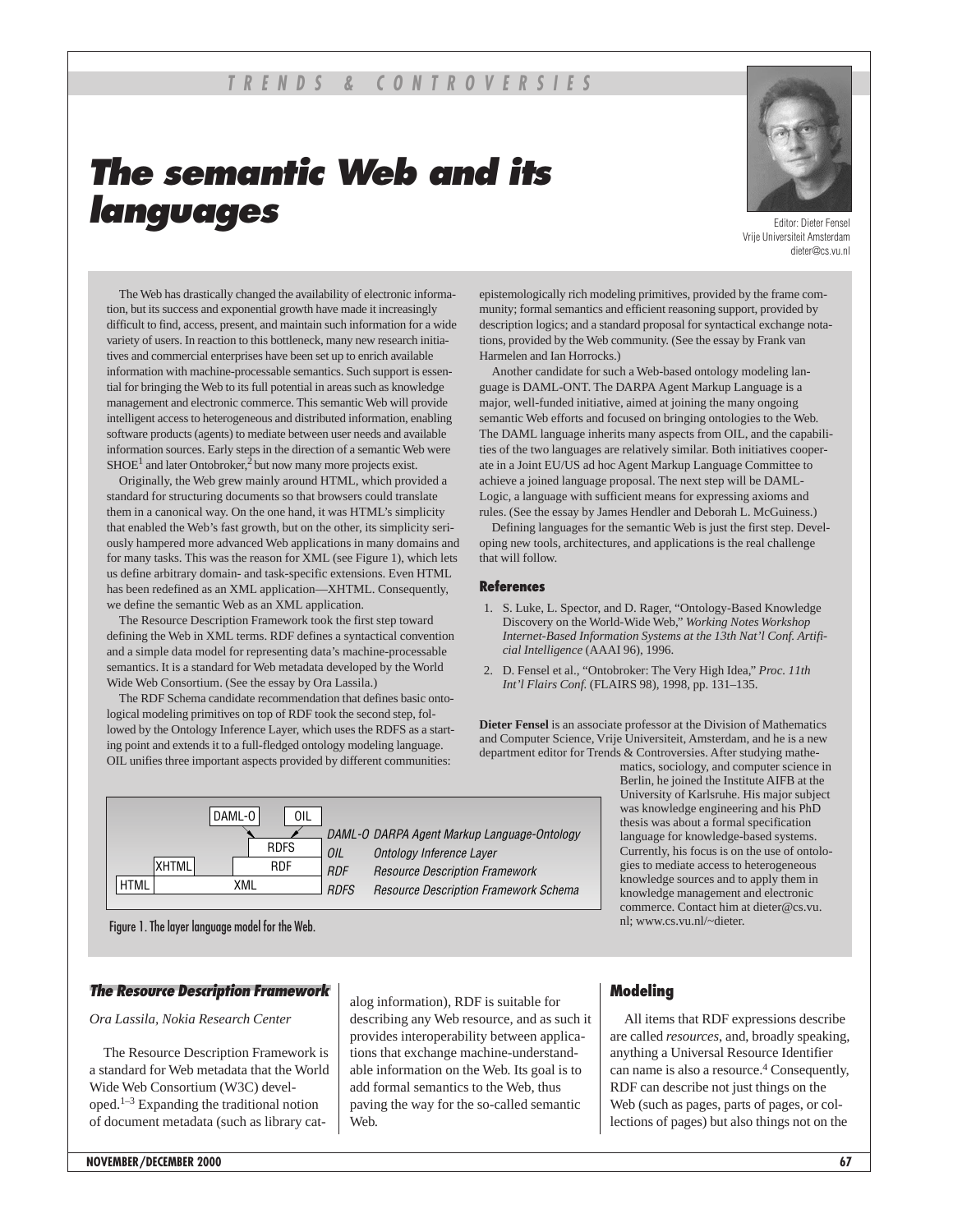Web—as long as they can be named using some URI scheme. (Hypothetically, we could name or describe any person with a "person" URI scheme—for example, "person:US:123-45-6789.") The RDF description model uses object–attribute–value triples: we can view instances of the model as directed or labeled graphs (which resemble semantic networks), or we can take a more object-centric view and think of RDF as a framebased representation system. In RDF, these triples are known as *statements*.

Descriptions can be limited to one resource (for example, a library catalog card that names a document's author and publisher), in which case the values of resource attributes (or *properties*, as they are called in RDF) are typically strings. Descriptions can also span multiple resources: values of properties can be other resources—so we can thus describe arbitrary relationships between multiple resources. URIs name properties, which are also resources, and as such they can describe a property by asking, "What are a particular property's permitted values, which types of resources can it describe, and what is its relationship to other properties?" Meaning in RDF comes from specific terms and concepts that URIs define and then name. Because URIs can be unique, two systems can define some concept (say, "person") and each use a different URI to name it to avoid clashes; however, two systems agreeing on a common concept will use the same URI and effectively share semantics.

The RDF model also defines some metalevel constructs (such as container types for describing collections of resources) and higher-order statements (statements about other statements). Higher-order statements are modeled in RDF and allow the representation of modalities such as beliefs. Furthermore, an extensible, object-oriented type system (known as RDF Schema) is introduced as a layer on top of the basic



*Illustration by Sally Lee*

RDF model.<sup>5</sup> The metaconstructs for the type system are terms and concepts that URIs name, so RDF effectively represents and defines classes and properties. Class definitions can be derived from multiple superclasses, and property definitions can specify domain and range constraints. We can also think of RDFS as a set of ontological modeling primitives on top of RDF.

#### **Syntax**

RDF uses XML for the syntactic expression of model instances, which is a source of much controversy and confusion. RDF is essentially a data model and does not strive to replace XML. Instead, it builds a layer on top of it, making interoperable exchange of semantic information possible (for example, the object-oriented extensibility is intended to enable a partial understanding of data). RDF lacks primitive data types (such as integer, float, and so forth), so strings are essentially the only literals available; XML atomic datatypes will be used once W3C completes work on the XML Schema.6

We often hear claims such as, "You don't need RDF; you can do everything with

XML." Sure, you could do that, but essentially you would end up reinventing the wheel by building a similar layer on top of XML that RDF already introduces. The XML developer community has focused on RDF's use (and abuse) of XML, sometimes forgetting that RDF is a data model whose syntax is largely irrelevant. (During development of the RDF standard, several syntaxes were proposed, some of which were not based on XML.)

RDF's object-oriented extensibility lets developers take pieces of existing RDF schemata and extend them as they see necessary. This might lead to some type of Darwinian evolution of metadata where the strong solutions will survive and evolve further (as opposed to the all-or-nothing situation that users of XML DTD

[document type definitions] often face).

#### **Applications and future directions**

In addition to the "syntax wars," controversy surrounds RDF within the knowledge representation community. RDF has been criticized for its low expressive power (it does not have variables, negation, or quantification—a far cry from first-order predicate calculus, for example). However, RDF is what it is by design. Sometimes you need to take baby steps before you can run—Webrelated issues are important (such as simplicity, which enables wide adoption).

Several interesting RDF applications have already emerged. Mozilla (also known as Netscape 6) uses RDF internally as a representation format. In 1999, Netscape also introduced the RSS formalism (RDF Site Summary, www.egroups.com/group/rss-dev), which has now grown into a broader effort to build an extensible information description and syndication format.

Dublin Core is—at least initially—a metadata element set for describing cataloging information, such as that needed by digital libraries. The DC initiative early on embraced

# **Correction**

On page 30 of our September/October issue, the fifth sentence under the heading "IEA responses to some social and philosophical issues" called out the wrong figure. The sentence should read, "Similarly, as shown in *Figure 5*, on creative narratives, IEA scores agreed with highly trained expert grader scores as well as the latter agreed with each other." We apologize for this error, which occurred during final production of the issue.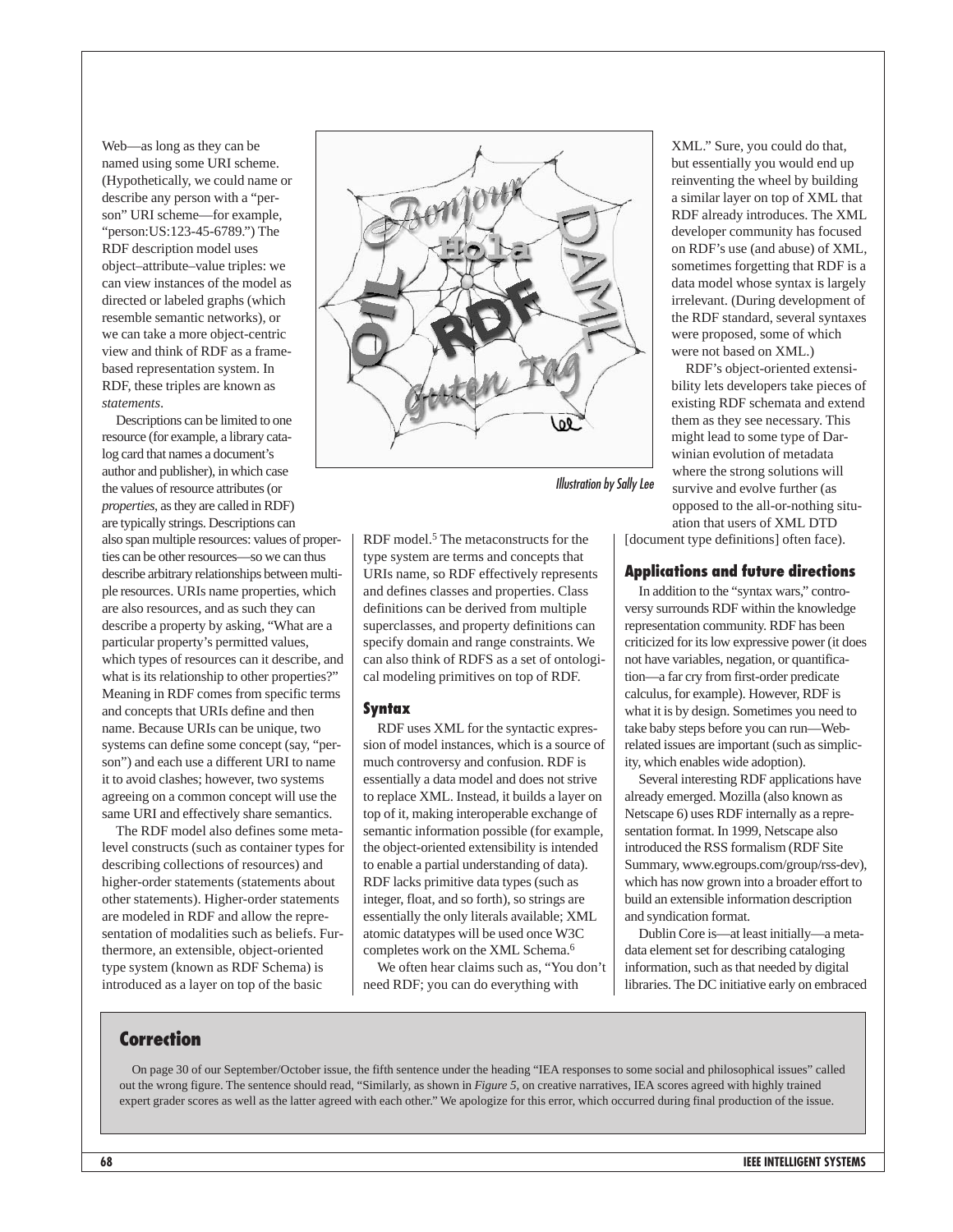RDF as the framework on which to build such metadata (www.dublincore.org).

RDF is also used as the basic building block for other W3C standards; for example, the Composite Capability/Preference Profile—or CC/PP—uses RDF to express profiles of mobile device characteristics to let servers better tailor content for these often restricted Web clients (www.w3.org/ Mobile/CCPP).

As to what will happen in the future, RDF is playing an important role as a basis for the emerging DARPA Agent Markup Language (see the related essay by Hendler and McGuiness or visit www.daml.org), a large research program that will build more expressive layers of logic on top of the basic RDF framework. This is a large-scale effort to do real knowledge representation on the Web, and it is seen as a strong push toward building the semantic Web.

# **References**

1. O. Lassila and R. Swick, *Resource Descrip-*

*tion Framework (RDF) Model and Syntax Specification*, W3C Recommendation, World Wide Web Consortium, 1999; www. w3.org/TR/REC-rdf-syntax (current 6 Dec. 2000).

- 2. O. Lassila, *Introduction to RDF Metadata, W3C Note*, World Wide Web Consortium, 1997; www.w3.org/TR/NOTE-rdf-simpleintro (current 6 Dec. 2000).
- 3. O. Lassila, "Web Metadata: A Matter of Semantics," *IEEE Internet Computing*, vol. 2, no. 4, July/Aug. 1998, pp. 30–37.
- 4. T. Berners-Lee, R. Fielding, and L. Masinter, *Uniform Resource Identifiers (URI): Generic Syntax*, Internet Draft Standard RFC 2396, Aug. 1998; www.isi.edu/ in-notes/rfc2396.txt (current 6 Dec. 2000).
- 5. D. Brickley and R.V.Guha, *Resource Description Framework (RDF) Schema Specification 1.0,*W3C Candidate Recommendation, World Wide Web Consortium, 2000; www.w3.org/ TR/rdf-schema (current 6 Dec. 2000).
- 6. P.V. Biron and A. Malhotra, *XML Schema Part 2: Datatypes,* W3C Candidate Recommendation, World Wide Web Consortium, 2000; www.w3.org/TR/xmlschema-2 (current 6 Dec. 2000).

# *FAQs on OIL: The Ontology Inference Layer*

*Frank van Harmelen, Vrije Universiteit Amsterdam Ian Horrocks, University of Manchester* 

The Web is aimed at human readers. Machines are oblivious to its informational content: Web browsers, Web servers, and even search engines can't really distinguish weather forecasts from scientific papers, and they can't tell a personal home page from a major corporate Web site. This inability to process content seriously hampers the Web's functionality—computers are limited to transmitting and presenting information on it, and they can't really help us process that information. The semantic Web aims to create a Web in which both humans and machines can understand the information lurking in cyberspace. This, of course, requires representing information in such a way that its meaning (or "semantics") is machine-accessible. The Ontology Inference Layer is designed to be exactly such a

**Ora Lassila** is a research fellow at the Nokia Research Center and is a founder of the center's Agent Technology group. In his own research, he focuses on knowledge representation for the Web and its applications to ubiquitous computing. Previously, he held research positions at MIT, CMU, and Helsinki University of Technology. Contact him at ora.lassila@nokia.com.



**Frank van Harmelen** is a senior lecturer with the AI research group at the Vrije Universiteit, Amsterdam. His current interests include specification languages for KBS, using these languages for validation and verification of KBS, developing gradual notions of correctness for KBS, and verifying weakly structured data. He studied mathematics and computer science in Amsterdam and was awarded a PhD from the Department of AI in Edinburgh for his research on metalevel reasoning. Contact him at frank.van.harmelen@cs.vu.nl.



**Ian Horrocks** is a lecturer in computer science at the University of Manchester, UK. His research interests include knowledge representation; automated reasoning (particularly decision procedures for description and modal logics); ontological engineering, and optimizing, testing, and evaluating reasoning systems. Contact him at horrocks@cs. man.ac.uk.



**James Hendler** is a professor at the University of Maryland, where he has joint appointments in the Department of Computer Science, the Institute for Advanced Computer Studies, and the Institute for Systems Research; he is also an affiliate of the Electrical Engineering Department. He was the recipient of a 1995 Fulbright Foundation Fellowship, is a member of the US Air Force Science Advisory Board, and is a fellow of the AAAI. He is on leave from the university, working at the Defense Advanced Research Projects Agency

as chief scientist of the Information Systems Office. Contact him at jhendler@darpa.mil.



**Deborah L. McGuinness** is the associate director and senior research scientist of the Knowledge Systems Laboratory at Stanford University. She has built and deployed numerous ontology environments and ontology applications, including some that have been in continuous use for over a decade at AT&T and Lucent. She is coauthor of the current ontology evolution environment from Stanford University and of one of the more widely used description logic systems—CLASSIC from Bell Laboratories. She is also coeditor of the recently released DARPA Agent

Markup Language. She is on the advisory board for Ontology.Org and Powermarket, is on the executive council for the AAAI, and is on the executive steering board for the international organization for description logics, the Ontology Inference Layer effort. Contact her at dlm@ksl.stanford.edu.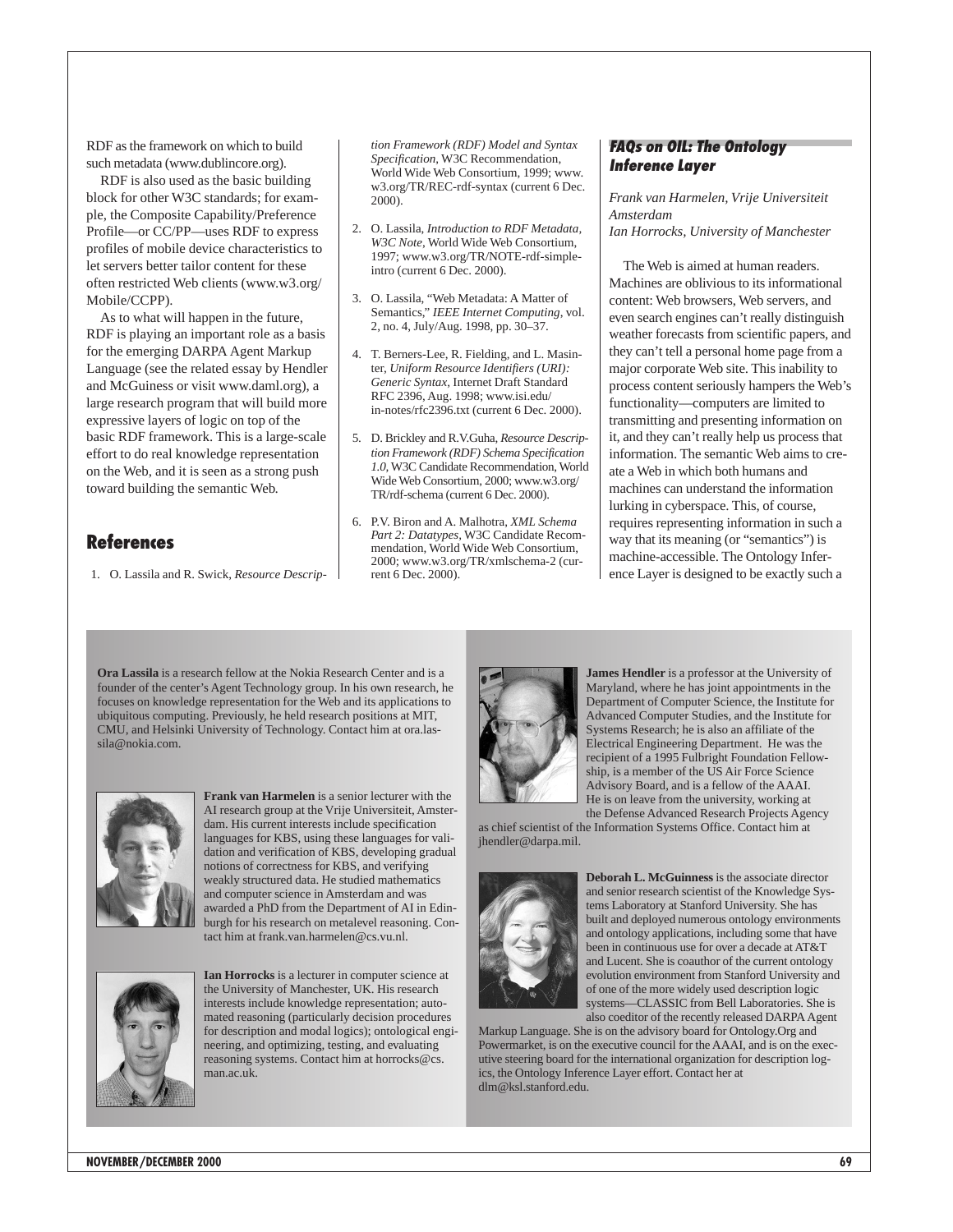class-def Product slot-def Price domain Product slot-def ManufacturedBy domain Product class-def PrintingAndDigitalImagingProduct subclass-of Product class-def HPProduct subclass-of Product slot-constraint ManufacturedBy has-value "Hewlett Packard" class-def Printer subclass-of PrintingAndDigitalImagingProduct slot-def PrinterTechnology domain Printer slot-def Printing Speed domain Printer slot-def PrintingResolution domain Printer class-def PrinterForPersonalUse subclass-of Printer class-def HPPrinter subclass-of HPProduct and Printer class-def LaserJetPrinter subclass-of Printer slot-constraint PrintingTechnology has-value "Laser Jet" class-def HPLaserJetPrinter subclass-of LaserJetPrinter and HPProduct class-def HPLaserJet1100Series subclass-of HPLaserJetPrinter and PrinterForPersonalUse slot-constraint PrintingSpeed has-value "8 ppm" slot-constraint PrintingResolution has-value "600 dpi" class-def HPLaserJet1100se subclass-of HPLaserJet1100Series slot-constraint Price has-value "\$479" class-def HPLaserJet1100xi subclass-of HPLaserJet1100Series slot-constraint Price has-value "\$399"

Figure 2. A very simple example of an Ontology Interface Layer ontology.

representation of machine-accessible semantics of information on the Web.

# **How is OIL trying to achieve this?**

OIL synthesizes work from three different communities to achieve the ambitious aim of providing a general-purpose markup language for the semantic Web. It uses frame-based systems, description logics, and Web standards (XML and RDF).

*Frame-based languages* have a long history in AI. Their central modeling primitives are classes (known as *frames*) with properties (known as *slots*). A frame provides a context for modeling a class which is generally defined as a subclass of

one or more other classes—using slotvalue pairs to specify additional constraints on instances of the new class. Many framebased systems and languages with additional refinements of these modeling primitives have been developed, and, renamed as object orientation, they have been very successful in the software engineering community. OIL, based on a concept and the definition of their superclasses and slots, incorporates the essential modeling primitives of frame-based systems. It also treats slots as first-class objects that can have their own properties (such as domain and range) and be arranged in a hierarchy.

*Description logics* have been developed in

knowledge-representation research, and they describe knowledge in terms of concepts (comparable to classes or frames) and roles (comparable to slots in frame systems). DLs have well-understood theoretical properties. In addition, the meaning of any expression in a DL can be described in a mathematically precise way, which enables reasoning with concept descriptions and the automatic derivation of classification taxonomies. There are now efficient implementations of DL reasoners that can perform these tasks. OIL inherits from DLs both their formal semantics and efficient reasoning support.

Besides modeling primitives (which frame systems provide) and their semantics (which description logics provide), we have to decide about the syntax of a markup language for the semantic Web. Any such syntax must be formulated using existing W3C standards for information representation. As a possible candidate, OIL has a welldefined syntax in XML based on a document type definition (DTD) and an XML schema definition. Second, OIL is defined as an extension of the RDF and its schema definition language RDFS. RDFS provides two important contributions: a standard set of modeling primitives such as instance-of and subclass-of relationships and a standardized syntax for writing such writing class hierarchies. OIL extends this approach to a full-blown modeling language.

## **What does OIL look like?**

Figure 2 gives a very simple example of an OIL ontology (it illustrates only the most basic constructs).

Figure 2 also defines a number of classes and organizes them in a class hierarchy (for example, HPProduct is a subclass of Product). Various properties (slots) are defined, together with the classes to which they apply (for example, a Price is a property of any Product, but a PrintingResolution can only be stated for a Printer (an indirect subclass of Product). For certain classes, these properties have restricted values (for example, the Price of any HPLaserJet1100se is restricted to \$479). In OIL, classes can also be combined using logical expressions—for example, an HPPrinter is both an HPProduct and a Printer (and consequently inherits the properties from both these classes).

## **What does the acronym OIL mean?**

There are at least two possible meanings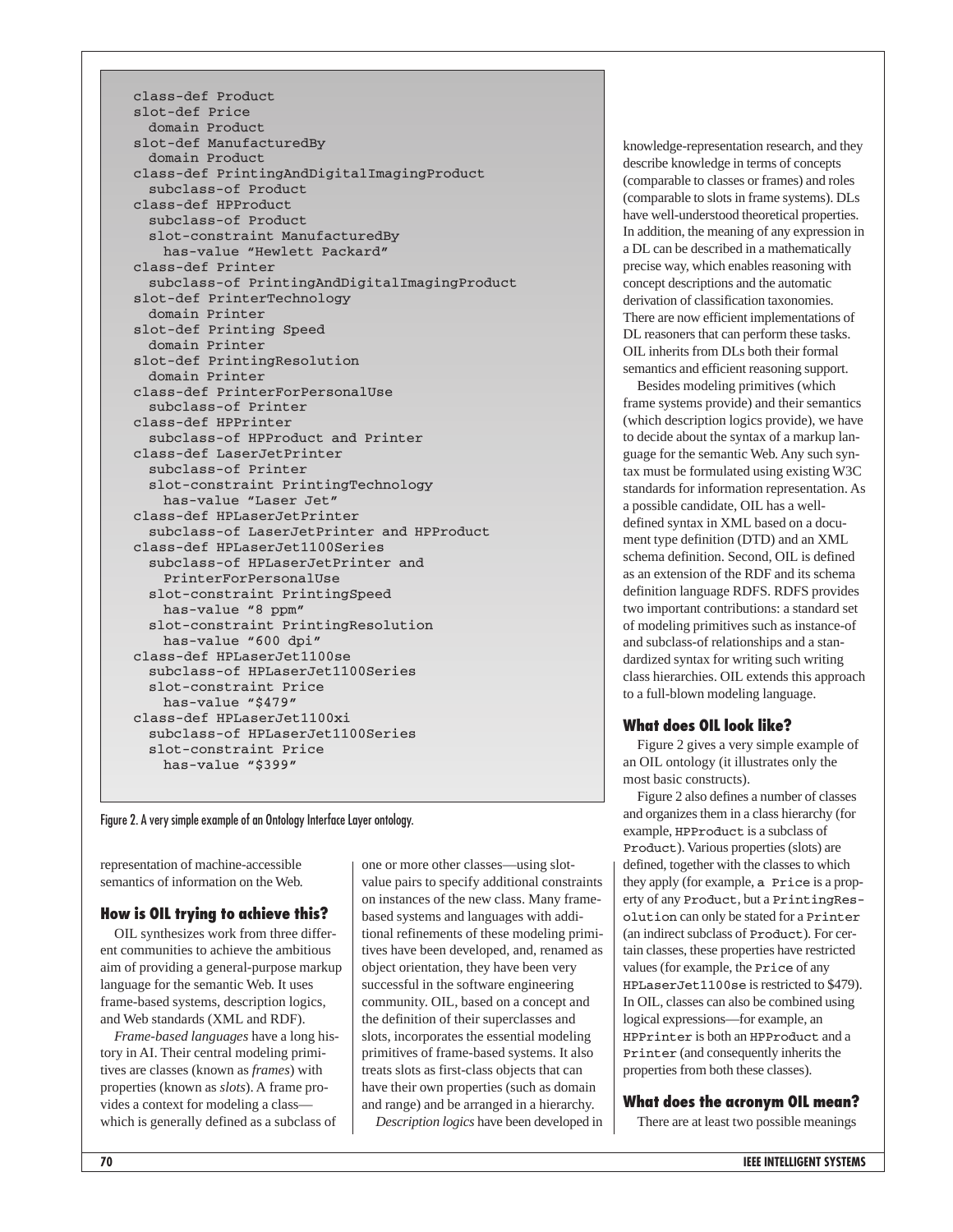of the acronym—Ontology Inference Layer or Ontology Interchange Language—but all contain the word *ontology*. An ontology is a consensual, shared, and formal description of the important concepts in a given domain. Typically, an ontology identifies classes of objects that are important in a domain and organizes these classes in a subclass hierarchy. Each class is characterized by properties that all elements in that class share. Important relations between classes or elements of these classes are also part of an ontology. Ontologies are now an important notion in diverse areas such as knowledge representation, natural language processing, information retrieval, databases, knowledge management, and multiagent systems. They are widely considered to be a crucial ingredient for the semantic Web's infrastructure.

#### **Which applications will OIL enable?**

Machine-processable representations of ontologies will be crucial to many applications of the semantic Web. We briefly mention a few:

- *Search engines*. Current search engines are seriously limited by their reliance on keyword matching. They can't find relevant information that is described in different terms, they often return information that uses the same words with a different meaning, and they can't combine information from multiple sources. We can alleviate these problems with search engines that search the semantic concepts underlying the information in Web pages rather than searching for matching keywords.
- *E-commerce*. Currently, consumers can only compare online shops by visiting each shop and doing the comparison. So-called "shopbots" that try to perform this task do this by *screen scraping*: retrieving the information by interpreting regularities in the layout of the Web pages of the various shops. They typically only retrieve limited information from the various shops (such as the price) and ignore information such as shipping conditions (which are harder to retrieve). In addition, they are cumbersome to construct and hard to maintain (they must be updated every time a Web shop changes the layout of its pages). Comparison shopping will become a reality only when Web shops offer their catalogs in machine-processable for-

```
<rdfs:Class rdf:ID="HPLaserJet1100xi">
 <rdfs:subClassOf rdf:resource="#HPLaserJet1100Series"/>
 <oil:hasPropertyRestriction>
   <oil:HasValue>
       <oil:onProperty rdf:resource="#Price"/>
       <oil:toConcreteType> 399 </oil:toConcreteType>>
   </oil:HasValue>
  </oil:hasPropertyRestriction>
</rdfs:Class>
```


mats, with links to explicit and shared ontologies that agents can use to construct mappings between these catalogs.

• *Knowledge management*. An increasing number of companies rely on intranet technology as a knowledge repository for their employees. Traditional document-management systems provide insufficient means to structure and access the knowledge in such a repository. Explicit ontologies are the most promising technical vehicle for transforming document repositories into proper knowledge repositories.

#### **What are the design principles behind OIL?**

The design of OIL was motivated by a desire to

- maximize compatibility with existing W3C standards—XML and RDF;
- maximize partial interpretability by less semantically aware processors;
- provide modeling primitives that have proven useful for large user communities;
- maximize expressiveness to model a wide variety of ontologies;
- provide a formal semantics (a mathematically precise description of the meaning of every expression) to facilitate machine interpretation of that semantics; and
- enable sound, complete, and efficient reasoning services by limiting the expressiveness of the language.

#### **What tools are available?**

Ontology editors help human knowledge engineers develop and maintain ontologies. They support the definition and modification of concepts, slots, axioms, and constraints and enable the inspection, browsing, and codifying of the resulting ontologies. Currently, two editors for OIL are available and a third is under development:

• OntoEdit (http://ontoserver.aifb.

uni-karlsruhe.de/ontoedit), developed at the Knowledge Management Group of the AIFB Institute at the University of Karlsruhe;

- OILedit (http://img.cs.man.ac.uk/oil), a freely available and customized editor for OIL, developed by the University of Manchester; and
- Protégé (www.smi.stanford.edu/ projects/protege), an ontology editor built at the University of Stanford. Currently it supports only RDF, but work is starting on extending Protégé to OIL.

Inference engines can be used to reason about ontologies, helping build and use them for advanced information access and navigation. OIL uses the FaCT system (*fa*st *c*lassification of *t*erminologies, www.cs. man.ac.uk/fact) to provide reasoning support for ontology design, integration, and verification. FaCT is heavily optimized to deal with very large ontologies. It can check the consistency of thousands of classes and automatically derive their underlying class hierarchy in a matter of seconds, running on standard desktop hardware.

#### **How does OIL relate to RDF and RDFS?**

The example in Figure 2 was stated in OIL's presentation syntax, which is intended for human readers and writers of OIL ontologies. For machines, OIL uses RDF as its syntax. OIL exploits as much as possible the modeling primitives of RDFS. This provides crucial backward compatibility, allowing OIL ontologies to be treated as extensions of RDF and RDFS ontologies and making OIL ontologies available not only to OIL aware applications, but also to applications that are only RDF-aware. Such RDF-aware applications can still process and reason with significant portions of OIL-ontologies. For illustration purposes, the last class of the example in Figure 2 in RDF syntax would look like the code presented in Figure 3.

To a program that is only RDF-aware (not OIL-aware), this would still be inter-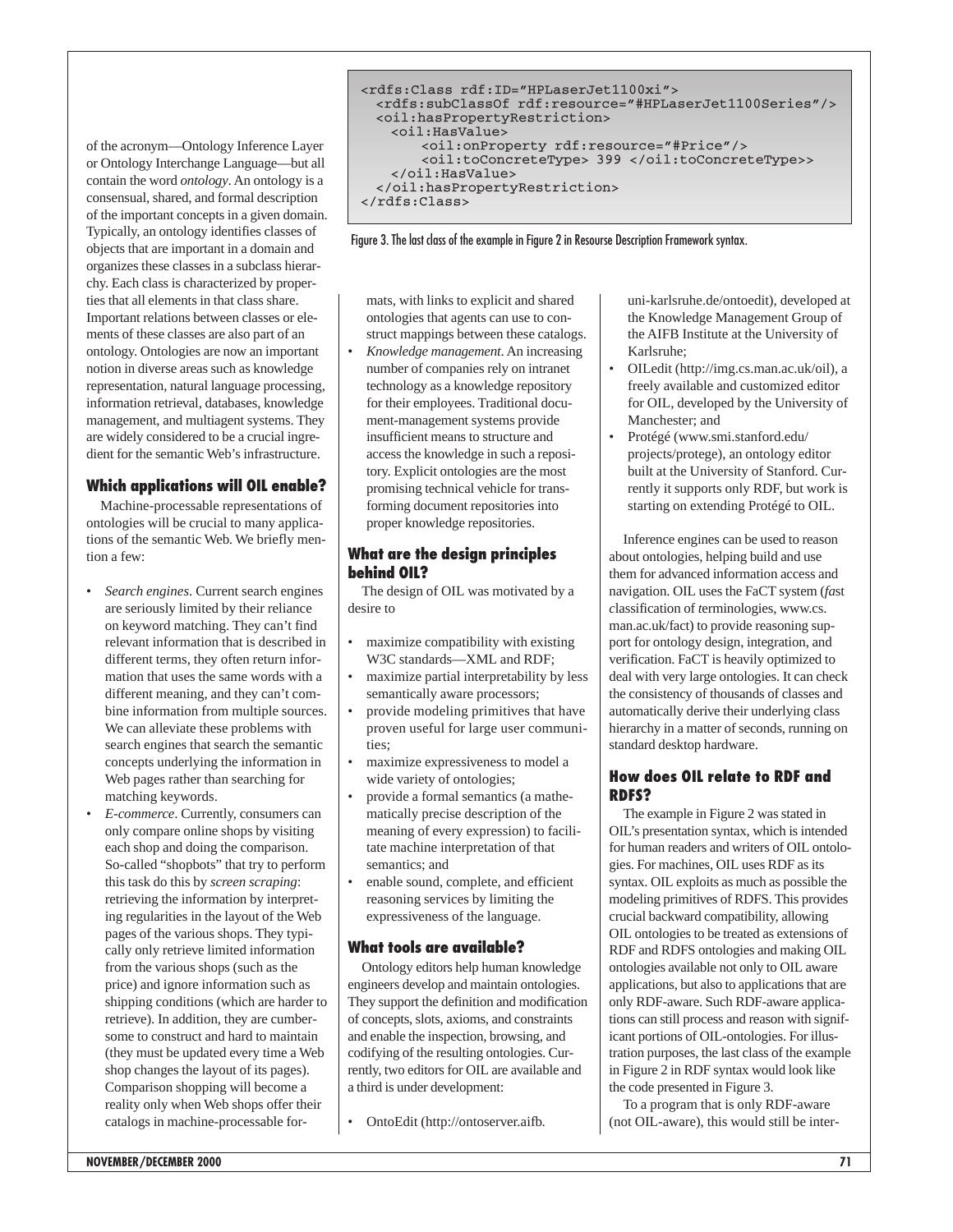pretable as saying that the 1100xi printers are a special type of the 1100 Series printers. The specific restriction that the 1100xi costs \$399 would only be available to OILaware programs.

#### **How is OIL different from DAML?**

The DAML language inherits many aspects from OIL, and the capabilities of the two languages are relatively similar. Both

- support hierarchies of classes and properties based on subclass and subproperty relations;
- allow classes to be built from other classes using arbitrary combinations of intersection (AND), union (OR), and complement (NOT);
- allow the domain, range, and cardinality of properties to be restricted;
- support transitive and inverse properties; and
- support concrete data types (integers, strings, and so forth).

However, there are also some important differences, which we only briefly discuss here. First, OIL achieves a greater backward compatibility with RDFS than DAML. Second, OIL was designed to enable reasoning services that are sound and complete as well as efficient. Some constructions in DAML make similar reasoning services impossible. Third, OIL can state either sufficient conditions for a class or conditions that are both sufficient and necessary. This last option makes it possible to perform automatic classification. Given a specific object in a domain, OIL can automatically decide to which classes this object belongs. In DAML, this distinction is not as well developed.

#### **Will OIL be a one-size-fits-all?**

It is unlikely that a single ontology language can fulfill all the needs of the semantic Web's large range of users and applications. We have therefore organized OIL as a series of ever-increasing layers of sublanguages. Each additional layer will add functionality and complexity to the previous layer, so that agents (humans or machines) who can only process a lower layer can still partially understand ontologies expressed in any of the higher layers. A first and very important application of this principle is the relation between OIL and RDFS. Core OIL coincides largely with RDFS (with the

# *It is unlikely that a single ontology language can fulfill all the needs of the semantic Web's large range of users and applications.*

exception of RDFS's reification features). This means that even simple RDFS agents can process the OIL ontologies and pick up as much of their meaning as possible with their limited capabilities.

#### **Where can I find out more about OIL?**

The European Union IST program for Information Society Technologies funds the OIL initiative under the On-To-Knowledge project (IST-1999-1013) and Ibrow (IST-1999-19005). OIL's homepage (www.ontoknowledge.org/oil) provides definitions of the OIL syntax, papers and presentations explaining OIL (ranging from the very introductory to the very formal), case studies using OIL, and tools that have been developed for OIL.

## *The DARPA Agent Markup Language*

*James Hendler, DARPA/ISO Deborah L. McGuinness, Stanford University*

The DARPA Agent Markup Language (DAML) program is a US Governmentsponsored endeavor aimed at providing the foundation for the next Web evolution—the semantic Web. The program is funding critical research to develop languages, tools, and techniques that will make considerably more Web content machine-understandable. This should lead to the next major generation of Web technology and enable considerably more machine-to-machine (agent-based) communication. Academic researchers, government agencies, software development companies, and industrial organizations such as the World Wide Web Consortium are participating in the program. The DAML project is also working closely with other efforts, including European Union-funded semantic Web projects such as On-To-Knowledge (www.ontoknowledge.org) and Ibrow (www.swi.psy.uva.nl/projects/ibrow/ home.html) and the ongoing W3C RDF

recommendation effort(www.w3.org/TR/ REC-rdf-syntax).

#### **Motivation**

The modern information technology world is a dynamically changing environment with an exponentially increasing ability to create and publish data that rapidly swamps human abilities to process that data into usable information. Agent-based computing can potentially help us recognize complex patterns in this widely distributed, heterogeneous, uncertain information environment. Unfortunately, this potential is hampered by the difficulty agents face in understanding and interacting with data that is either unprocessed or in natural languages. The inability of agents to understand the concepts on a Web page, their difficulty in handling the semantics inherent in a program's outputs, and the complexity of fusing information concepts from the outputs of sensors—to name but a few problems—truly keep the "agent revolution" from occurring.

One potential solution is for humans to meet the computer half way. By using tools to provide marked annotations attached to data sources, we can make information available to the agents in new and exciting ways. Beyond XML, the program's goal is to develop a language aimed at representing semantic relations in machinereadable ways compatible with current and future Internet technologies. Prototype tools are being developed to show the potential of such markups to provide revolutionary capabilities that will change the way humans interact with information. Deploying such tools to military and intelligence users and showing the incredible dual-use potential of such a technology caps off the program's goals.

#### **Description**

To realize this solution, Internet markup languages must move beyond the implicit semantic agreements inherent in XML and community-specific controlled languages and move toward making semantic entities and markup a primary goal. To this end, DARPA is working with numerous partners and communities to create an eventual Web-standard semantic language and demonstrate the utility of such a language. We are doing this by developing an example language—DAML—and sample tools and applications. DAML will tie a page's